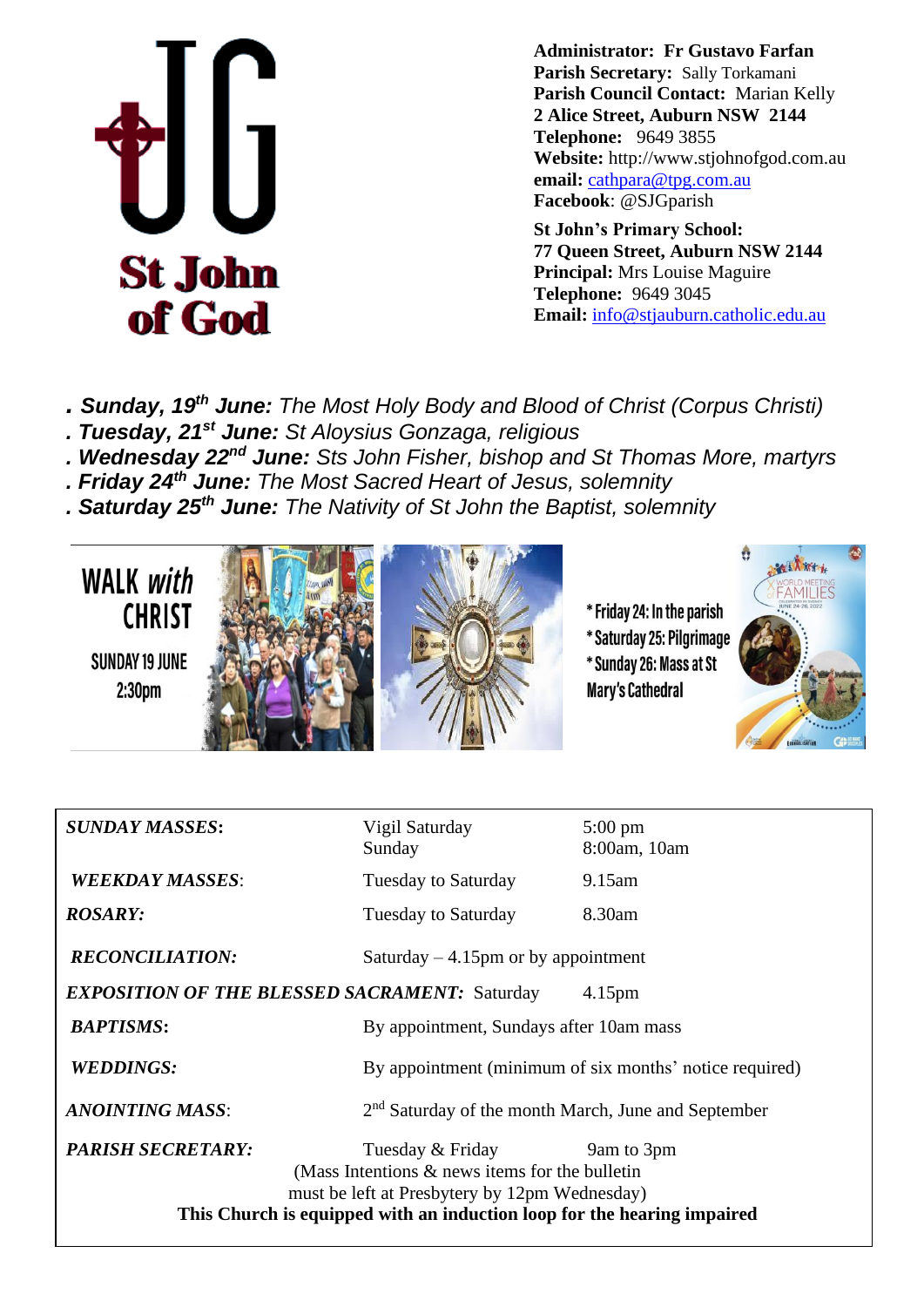# *REMEMBERING OUR FRIENDS AND RELATIVES*

**Recently Deceased:** Elizabeth Fernandez, Scott Hession, Enrique Julian Diez, Mario Hipolito, Restituta Guerra, Jaime Bernardo, Bernadette Toomey, James Barnes **Anniversaries**: Rebecca Manaid, Romeo Tiambeng, Lina Di Quattro, Vicenso Martino, Lorenza Bernardo, Domingo Bernardo, Isagani Bernardo

**We remember the faithful departed** Georges and Damia Makari, Louis Arida, Tony Arida *"May their souls and the souls of all the faithful departed, through the mercy of God, rest in peace."*

**Prayers for the sick** Jan Chen, Honfan Chen, Qin Sun, Joe Wang, John Wang *"Mother of God, Health of the sick, Refuge of sinners, Comforter of the afflicted. Pray for us"*

|                     | <b>ROSTER: 4th Week</b>             |  |                      |
|---------------------|-------------------------------------|--|----------------------|
| Time                | <b>Readers</b>                      |  | <b>Acolyte</b>       |
| <b>Saturday 5pm</b> | <b>Denise Hall</b>                  |  | <b>Tony Allan</b>    |
| <b>Sunday 8am</b>   | <b>Mary Klaist</b><br>Barbara Mucha |  | <b>Ruben Baluyot</b> |
| Sunday 10am         | Karen Abood<br>Joey Wang Shi        |  |                      |

**WORLD MEETING OF FAMILIES 24-26 June 2022** As requested by Pope Francis, and with the encouragement of Archbishop Anthony Fisher OP, the World Meeting of Families will be held locally in the Archdiocese of Sydney to celebrate the sanctity, beauty and vitality of family life from **Friday 24 to Sunday 26 June**.

On **Friday at 9.15am** we celebrate the Feast of the Sacred Heart; followed by Saturday, where families can join in a pilgrimage to sites and shrines throughout the Archdiocese (please visit below for details); and culminating with celebrating the Eucharist with His Grace at St Mary's Cathedral on Sunday with **10:30am Mass**, after which families participate in the **'Festival of Families'** beside the cathedral with food, coffee, music, stalls and activities for children. More information and resources are available at [https://www.sydneycatholic.org/world-meeting-of-families/](https://comms.sydneycatholic.org/ch/75218/bqpf0/2219776/5iE3jxMyJN1XQZAePltw9JuugHhffuKAs5lO9sHZ.html)

# **FRIDAY 24 JUNE ST JOHN OF GOD PARISH PROGRAM:**

**8:30am** Holy Rosary

**9:15am** Holy Mass and blessing of the picture of Sacred Heart of Jesus (bring your own)

**9:50am to 10:30am** Sacrament of Reconciliation

**11:30am to 1:00pm** House blessings (make your booking with Fr Gus)

**3:00pm** Divine Mercy Chaplet

**6:30pm** Exposition of the Blessed Sacrament, Reconciliation and Blessing to the families for the next day pilgrimage.

**NIGHT OF PRAYER AND REPARATION:** The Sydney Archdiocese Committee, of the World Apostolate of Fatima invite you to our Night of Prayer and Reparation on Friday June 24<sup>th</sup> Solemnity of the Sacred Heart of Jesus through to Saturday the 25<sup>th</sup> of June Feast of the Immaculate Heart of Mary. Doors open 8.30pm Solemn Mass to Commence at 9pm followed by Rosary and Re-dedication & Reparation to the Sacred Heart of Jesus before the Blessed Sacrament. short break at 11.45pm. Resume with Rosary and Morning Mass at 12.30am. Programme will end at 1.30am. We thank you for joining us in praying for peace in our broken World. Further enquiries please contact us on - [0403578994.](tel:0403578994)

**PLANNED GIVING:** Your financial contribution to the **Planned Giving** of the Parish is greatly appreciated. If you are not yet part of the Planned Giving and want to join it, PLEASE fill the short form attached to the bulletin and place it in the Sunday Collection plate or email your details to [cathpara@tpg.com.au.](mailto:cathpara@tpg.com.au) Planned Giving is the main income of the parish and can be done by Weekly Envelope or Monthly Credit Card. The Parish of St John of God, Auburn, thanks you for your support. *For further information speak to the priest or visit our website.*

**FAREWELL ZELJKO** Zeljko will leave St John of God Parish on 19<sup>th</sup> June. We give thanks to him; we pray for his vocation and his family and wish him all the best in his life. We pray he will become a holy priest. May the Lord guide him on his way. Thank you brother!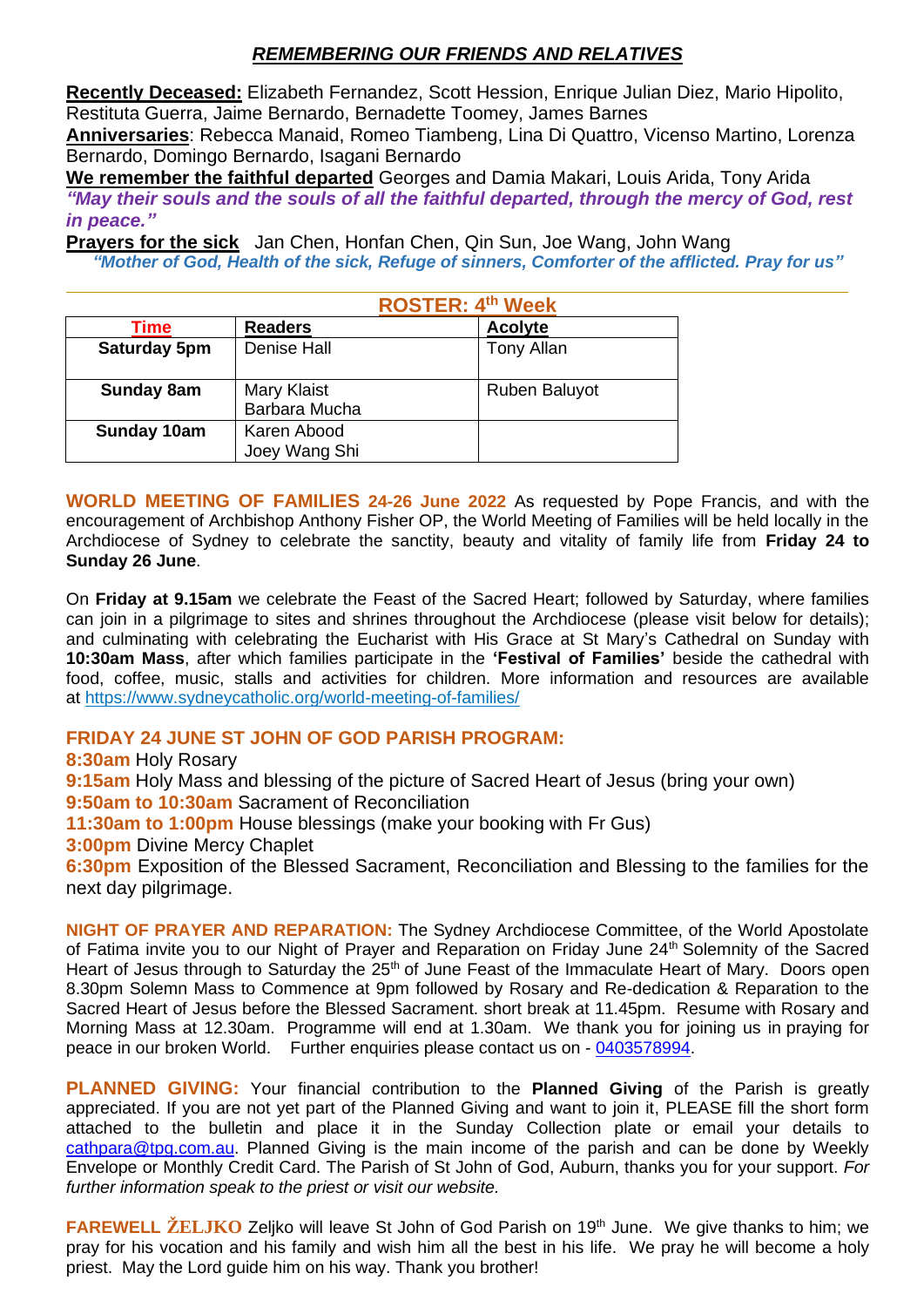# **SUNDAY'S READINGS**

### **First Reading Genesis 14:18-20 Melchizedek brought bread and wine**

Melchizedeck king of Salem brought bread and wine; he was a priest of God Most High. He pronounced his blessing: Blessed be Abraham by God Most High, Creator of Heaven and earth, and blessed be God Most High for handing over your enemies to you. And Abraham gave him a tithe of everything.

### **Responsorial Psalm 109 R: You are a priest forever, in the line of Melchizedek!**

# **Second Reading 2 Corinthians 11:23-26 Every time you eat this bread and drink this cup, you are proclaiming the death of the Lord.**

This is what I received from the Lord, and in turn passed on to you: that on the same night that he was betrayed, the Lord Jesus took some bread, and thanked God for it and broke it, and he said, 'This is my body, which is for you; do this as a memorial of me.' In the same way he took the cup after supper, and said, 'This cup is the new covenant in my blood. Whenever you drink it, do this as a memorial of me.' Until the Lord comes, therefore, every time you eat this bread and drink this cup, you are proclaiming his death.

## **THE SEQUENCE**

Behold the bread of angels, sent For pilgrims in their banishment, The bread for God's true children meant, That may not unto dogs be given: Oft in the olden types foreshowed; In Isaac on the altar bowed, And in the ancient paschal food, And in the manna sent from heaven. Come then, good shepherd, bread divine, Still show to us thy mercy sign;

Oh, feed us still, keep us thine; So may we see thy glories shine In fields of immortality; O thou, the wisest, mightiest, best, Our present food, our future rest, Come, make us each thy chosen guest, Co-heirs of thine, and comrades blest With saints whose dwelling is with thee. Amen. Alleluia.

## **Gospel Acclamation Alleluia, alleluia! I am the living bread from heaven, says the Lord; whoever eats this bread will live forever. Alleluia!**

### **Gospel Luke 9: 11-17 They all ate and were filled**

Jesus made the crowds welcome and talked to them about the kingdom of God; and he cured those who were in need of healing.

 It was late afternoon when the Twelve came to him and said, 'Send the people away, and they can go to the villages and farms round about to find lodging and food; for we are in a lonely place here.' He replied, 'Give them something to eat yourselves.' But they said, 'We have no more than five loaves and two fish, unless we are to go ourselves and buy food for all these people.' For there were about five thousand men. But he said to his disciples, 'Get them to sit down in parties of about fifty.' They did so and made them all sit down. Then he took the five loaves and the two fish, raised his eyes to heaven, and said the blessing over them; then he broke them and handed them to his disciples to distribute among the crowd. They all ate as much as they wanted, and when the scraps remaining were collected they filled twelve baskets.